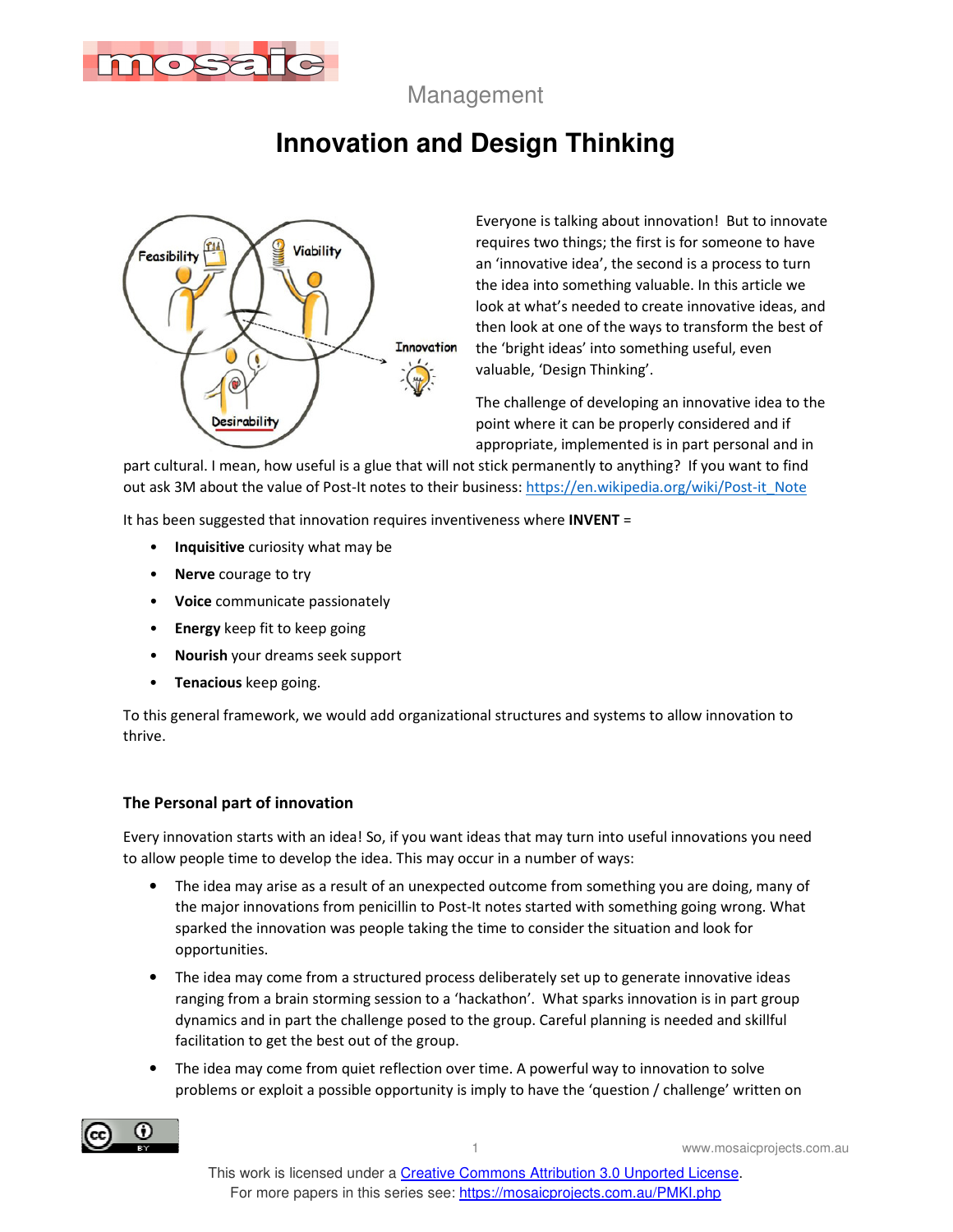

something you interact with from time-to-time. Maybe on a white board or on a note pad on your desk. Take the time to look at the question and then allow your subconscious to work on it. The problem with this approach is the ideas usually pop up into your conscious mind at highly inconvenient moments. Thought processing benefits from quiet time, ideally doing something that requires little or no conscious thought such as walking.

One of the problems in the modern 24x7 world is most people are too busy being busy to have time to think reflectively.

#### **The cultural part of innovation**

If an organization wants its people to be innovative, the organization needs to create a culture that allows innovative thinking. There are many ways this can be encouraged – getting the mix right is key. Some of the options include:

- **Providing quiet spaces and quiet time** to allow reflective thinking is a good start if everyone is working hard, over extended hours, there's no time for creative thinking and when they stop working, they are too tired to think.
- **Encouraging innovative conversations**. There are many opportunities that can be used including various review meetings, quality circles and other less formal interactions. The key is to encourage discussion around how things could be improved. Everyone looks at what went wrong, innovative organization also play to their strengths – *"we did that well, could we do it better?"*.
- **Occasionally doing something more dynamic** usually focused on a known opportunity or problem. Done properly, events such as 'hackathons' not only generate ideas at the time, they also empower on-going conversations and reflective thinking<sup>1</sup>.
- **Allowing people to be wrong** every idea is a good idea; some may be useful.
- **Having systems to collect the ideas** and allowing the people who originated the idea to be involved in moving the useful ideas forward if they choose.

Recognition and rewards can help but are far less useful than most managers think. The driver for innovative thought tends to be introspective and when a person has a good idea, self-fulfilling. The real challenge is having an open culture that allows new ideas to come to the fore and be considered on their merits. Systems can help, the old 'ideas box' needs bringing into the  $21<sup>st</sup>$  century if you want an innovative culture.

Last, having identified an innovative idea, the organization needs to do something with them! Having an innovative idea is only a small part of the challenge. To create value, the 'bright ideas' need to be transitioned into practical products or solutions that can be applied, sold, or used.

<sup>1</sup> **Brainstorming** is a technique that is often used in this context. However, very few people can brainstorm effectively without practice and assistance. For more on brainstorming see: https://mosaicprojects.com.au/WhitePapers/WP1068\_Data\_Gathering.pdf (page 4)

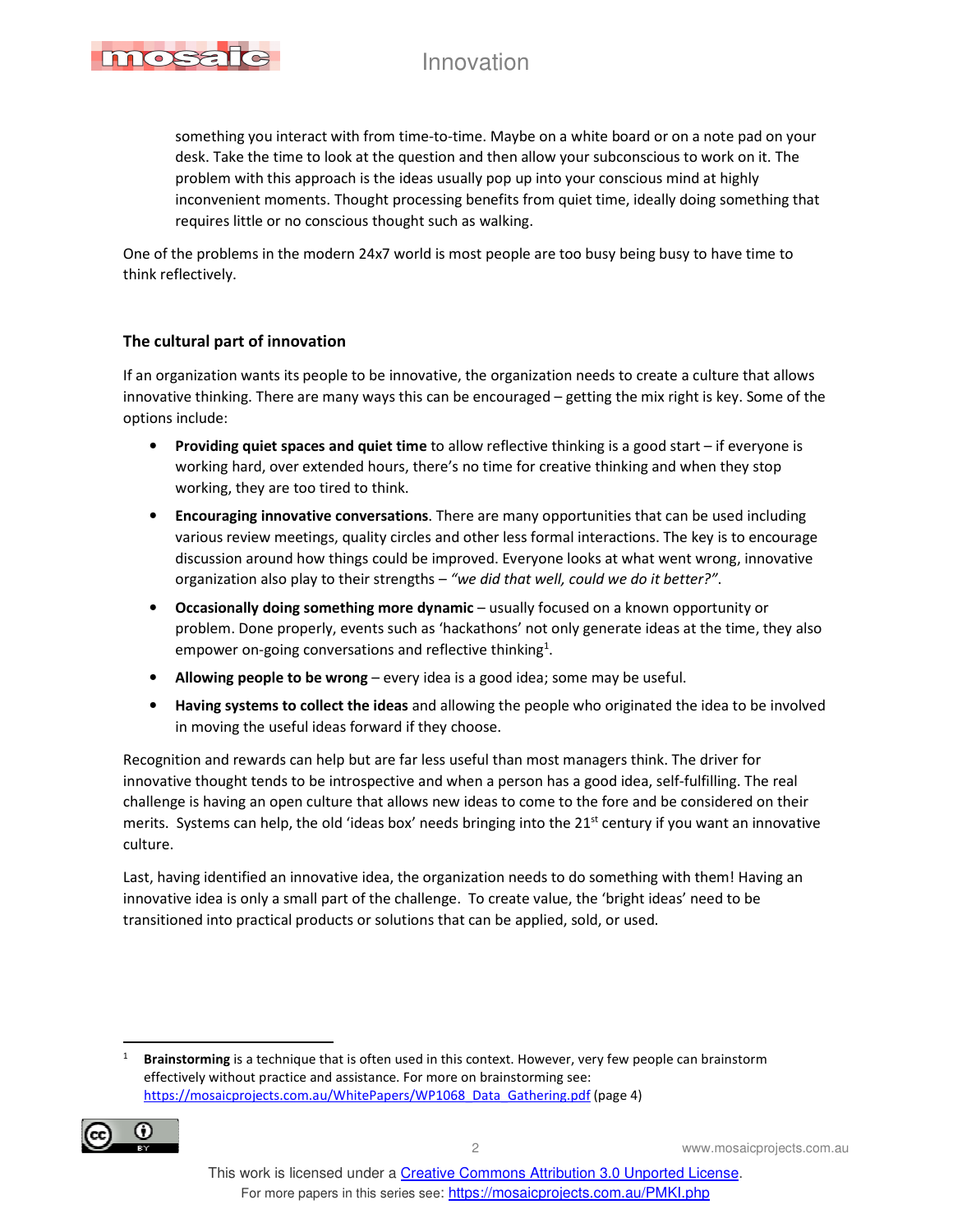

#### **Four Types of Innovation**



HOW WELL IS THE DOMAIN DEFINED?

The best method to apply depends on how well the opportunity or problem can be defined, the diagram above maps four of the options, there are many more.

Apart from the basic research area, a well-managed project is a key element in building the new product or solution; disruptive and breakthrough innovations almost by definition map to a 'Agile' approach to project management<sup>2</sup>. Innovations in the 'sustaining' segment may need traditional or agile approaches, depending on the product. But if you want an innovative organization, traditional project management, even 'Agile' project management, is rarely sufficient on its own. One well established technique that bridges the gap between an idea and a practical project is 'Design Thinking'.

#### **Design Thinking**

The original concept of Design Thinking was built around problem solving with a shift in emphasis from traditional analysis towards innovation and synthesis.



2 For more on *Agile* see: https://mosaicprojects.com.au/PMKI-XTR-010.php#Process1

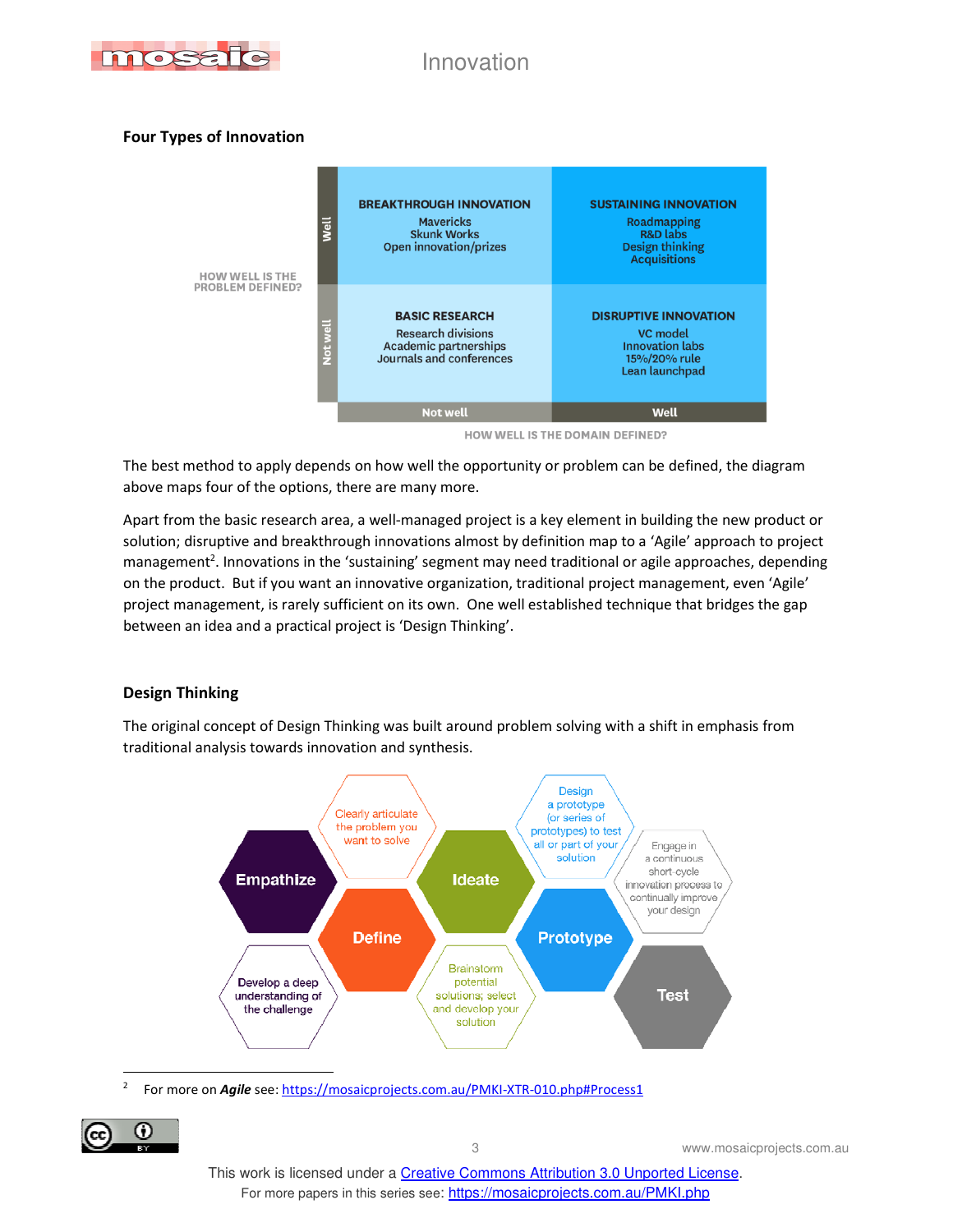Design Thinking tends to be promoted by advocates as a complete solution to delivering innovation within an organization, a typical model looks like the diagram above<sup>3</sup>. But there is an array of models to explain the process with minor differences here and there, but generally, they all involve the following steps:

- **Understand and empathize**. With observation and qualitative data, create stories that help define the problem. Understanding the context and culture of the people involved, helps you to empathize with the problem. As with Agile, the Design Thinking approach is focused on the end users' needs.
- **Define the problem or opportunity**. Research and find patterns in these insights then diagnose the problem. Translate the diagnosis into a defined plan.
- **Ideate, prototype and test**. Here's where the creativity comes in. The first round of "solutions" should really be treated as a jumping off point for more in-depth iterations. Create simple prototypes that test possible outcomes, so mistakes are noted and fixed early on.
- **Implement and learn**. The entire process can be cyclical, especially when it comes to ideating, prototyping, and testing. After implementing the solution, feedback facilitates the refining of ideas.



A more sophisticated Design Thinking model looks a bit like this:

My feeling is while feedback and reviews are important and iterative development can reduce risk, continually going around in circles probably is not a good idea. A more pragmatic management view of the Design Thinking process looks like this<sup>4</sup>:

<sup>4</sup> This model is based on the with the British Design Council's Double Diamond: https://www.designcouncil.org.uk/news-opinion/what-framework-innovation-design-councils-evolved-doublediamond



<sup>3</sup> This model is based on the Stanford d.school Design Thinking process: http://dschool.stanford.edu/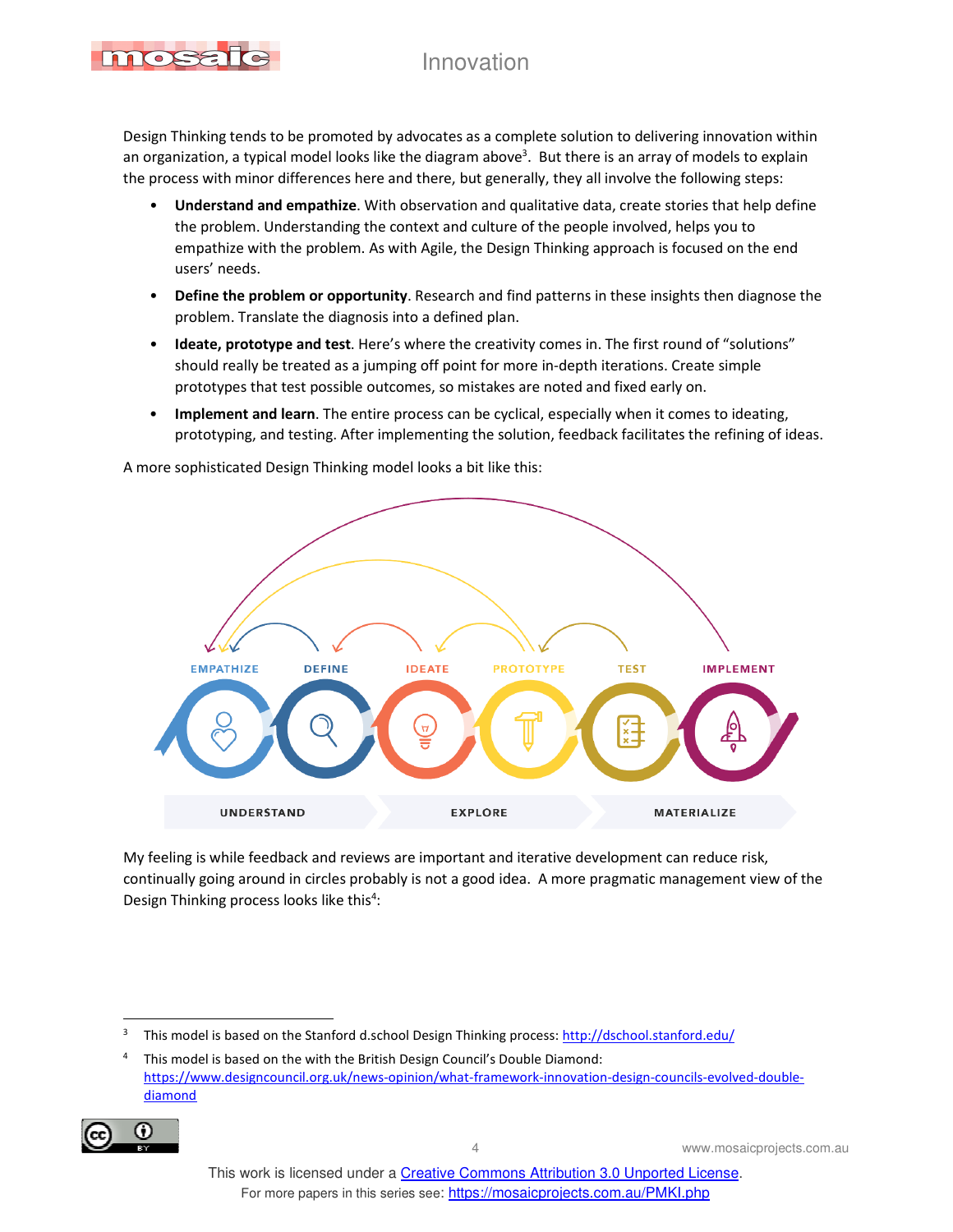



Taking this last model, we can now start looking a using Design Thinking to link creating a culture that encourages the development of innovative ideas with the use of project management to deliver results.



 $\odot$ (cc)